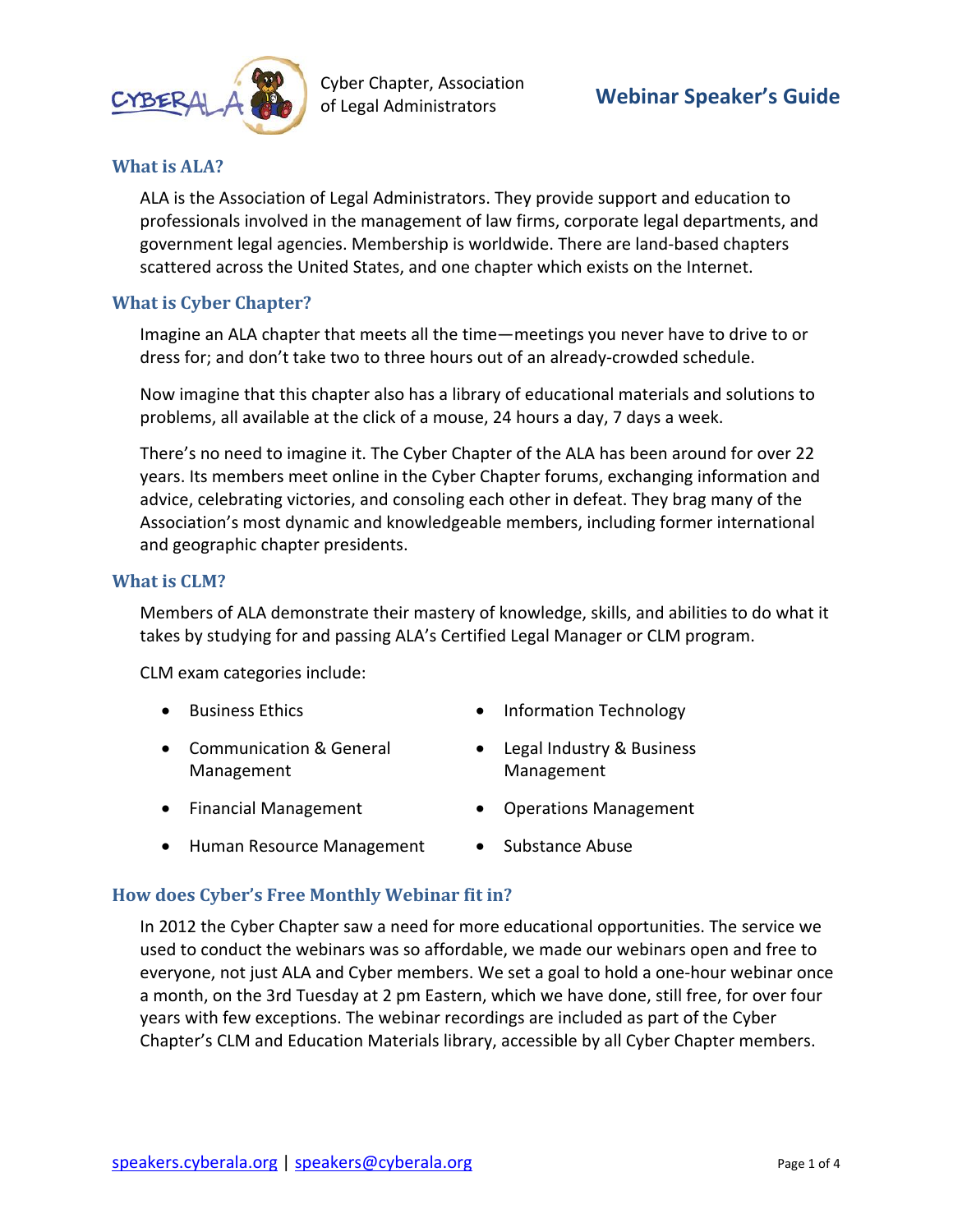

# **How it works – From Soup to Nuts**

- $\Box$  Be sure your presentation meets the criteria below under what you [can](#page-2-0) and [cannot](#page-3-0) do. If you're not sure or have questions, please contact our webinar speaker coordinator before filling out the webinar speaker application.
- $\Box$  When you're ready the webinar speaker application is found here: [speakers.cyberala.org.](https://www.cyberala.org/wp/?page_id=1266) There is no cost for you to present for us. We do not pay for the services of professional speakers.
	- o For flyer content please include a short yet descriptive paragraph or two about your webinar. It is helpful to also include a list of bulleted key points.
	- $\circ$  There is an optional fee if you would like to receive the registrant and attendee lists (those who elect to opt-in and share their contact info) which can be paid when you apply or if you prefer you can come back and pay it after the webinar.
	- o It is helpful if you can send us a draft of your PowerPoint slides, but final is not required until the Friday before the webinar.
- $\Box$  We will prepare a flyer from the information you give us in the commitment form. The draft flyer is then sent to ALA National for the CLM credit approval which takes about a week. We will not publish the webinar on our site and Anymeeting until we have their approval. Once we have it, the webinar is published and we will send you the final flyer to share as you wish.
- $\Box$  About three weeks before your webinar we will contact you to schedule a walkthrough of the Anymeeting system, test your setup, and prepare you for the webinar.
	- o Your computer or laptop will need Java installed and a browser. No other special software needed. Speaker phones and built-in, Bluetooth, and webcam mics are not recommended.
- $\Box$  The day of your webinar you will connect to the Anymeeting system about 20-30 minutes in advance. We will do a final audio and video check and then mute until top of the hour.
- $\Box$  A Cyber Chapter opening slide will be up on screen until after your introduction when you slides are brought up. That opening screen includes a link for attendees to download the prepared handout. Another closing slide will be pulled up at the end.
- $\Box$  The host will talk for the first 3 to 4 minutes and introduce you when it's time for you to unmute and begin. You will advance your own slides. The host will be in the background to help you and attendees throughout the webinar, and collect up questions for the Q&A at the end.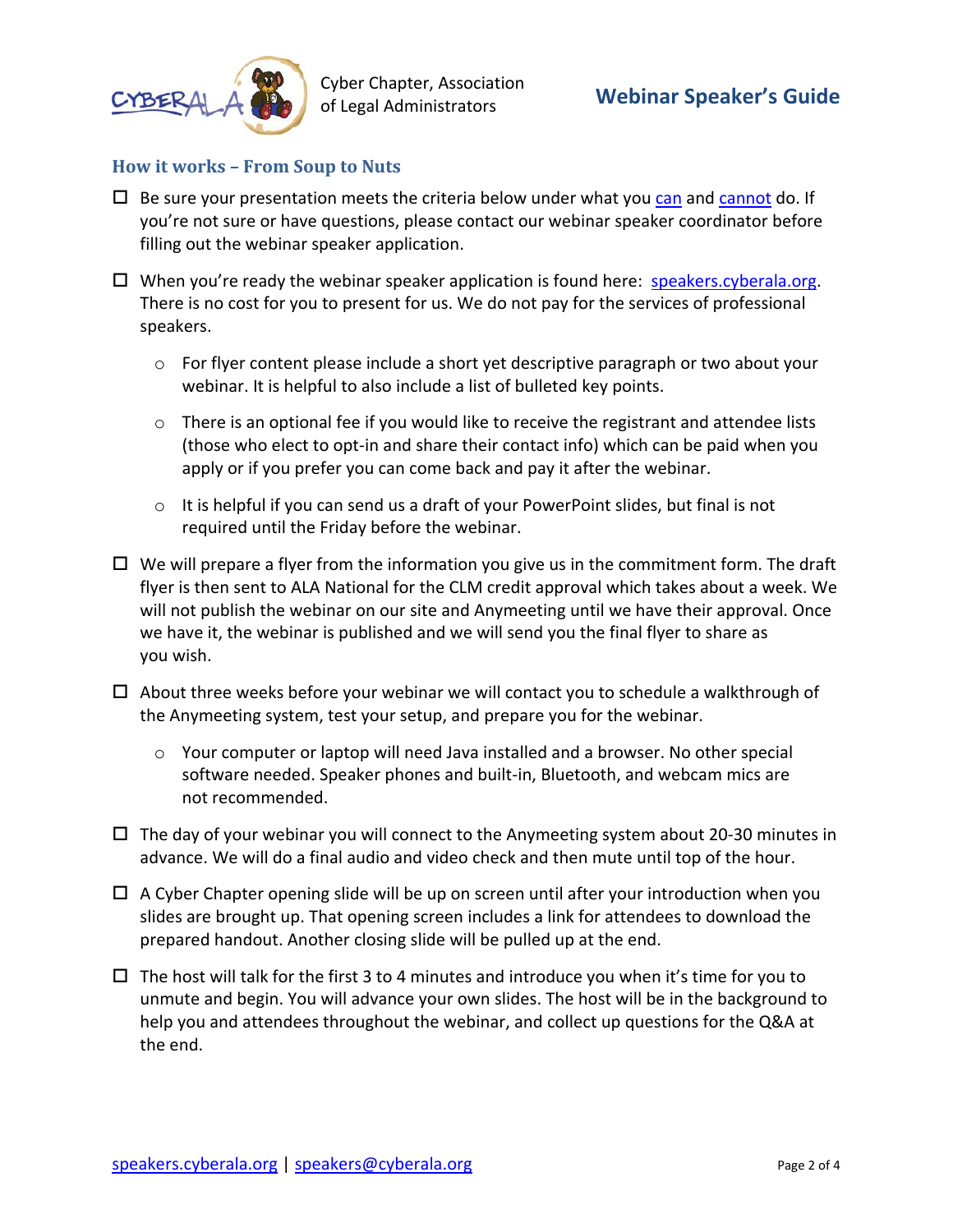

Cyber Chapter, Association of Legal Administrators **Webinar Speaker's Guide**

- $\Box$  The session is recorded. It will take a day or two for editing and recoding before being available from a link on the cyberala.org website. It will be available for about 30 days or until the next webinar recording is uploaded. Beyond 30 days, the recording will be found only on the Cyber Chapter's forum for its members to access as part of the CLM & Education Materials library.
- $\Box$  It takes about two weeks to get all the Evaluation forms back and tabulated. By end of that webinar month you can expect to receive a follow up email with the feedback responses and, if you paid for them, the registration and attendees lists of those who opted-in to share their contact info.

## **Speaker Benefits**

- $\checkmark$  Exposure to Cyber Chapter's international membership presence.
- $\checkmark$  Name of speaker and their business on our listing at <https://www.anymeeting.com/cyberala>
- $\checkmark$  Name of speaker and their business on webinar promotional flyer distributed to Cyber Chapter's membership, Cyber Chapter's [Webinar Mailing List,](https://www.cyberala.org/wp/?page_id=1486) on ALA Chapter Presidents' forum, and by link from Cyber Chapter's home page.
- $\checkmark$  Name of speaker and their business on the opening slide of your webinar, as well as on the closing slide of the webinar just prior to yours.
- $\checkmark$  Name of speaker and their business on the webinar's recording which will be shared publicly for approx. 30 days from Cyber Chapter's home page and also shared indefinitely with Cyber Chapter's members through the CLM & Education Materials library forum along with any webinar handouts you provide.
- $\checkmark$  Webinar banner linked to webinar registration page on Cyber Chapter's home page for approx. 30 days.
- $\checkmark$  (optional) Ability to purchase lists of your webinar registrants and attendees (names and email addresses of only those who opt-in to share that information with you).

### <span id="page-2-0"></span>**What you can do:**

- 1. Plan to spend about 50 minutes covering an educational topic relevant to the business of law. Content of your presentation must pass ALA's CLM approval. See [categories](#page-0-0) above.
- 2. Share the flyer we create with others who would find the content helpful. The sooner we have your flyer approved by ALA, the sooner promotion can begin.
- 3. Send us a headshot for the flyer; business logo and link are permitted only for Cyber Chapter Business Partners.
- 4. Discretely use your logo on the PowerPoint slides.